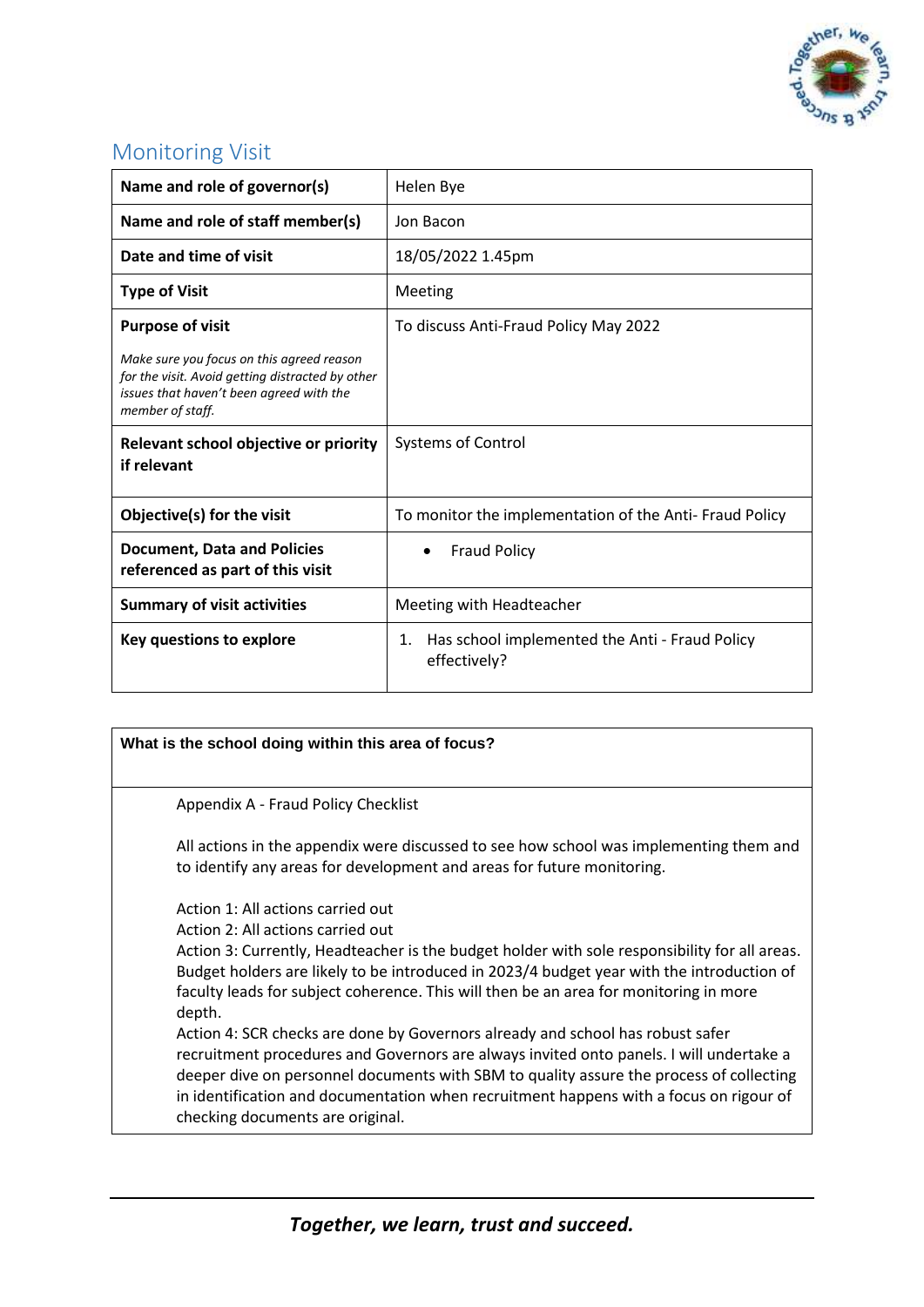

Action 5: I will check employment contracts reference the Anti-Fraud Policy with SBM on next visit.

Action 6: Disciplinary procedures are in place with Governor involvement.

Action 7: Staff handbooks are updated yearly, reference to any new policies will be updated in September 2022

Action 8: Induction policy will introduce the Anti-Fraud policy from September 2022, this will be monitored in the new academic year.

Action 9: Chair of Governors to share Anti- Fraud Policy with any new Governors. Action 10: Induction process for new staff includes the information that they are not to accept personal gifts and should inform Headteacher if they are offered anything that makes them feel they are being compromised or uncomfortable.

#### **How do you know the school's actions are having an impact?**

Rigorous financial monitoring is in place and LA audits show that school complies with all statutory requirements and financial procedures.

### **What successes stood out and why?**

The Anti-Fraud Policy is already embedded into school processes and procedures. There is a school culture where staff know their responsibilities around fraud and whistleblowing.